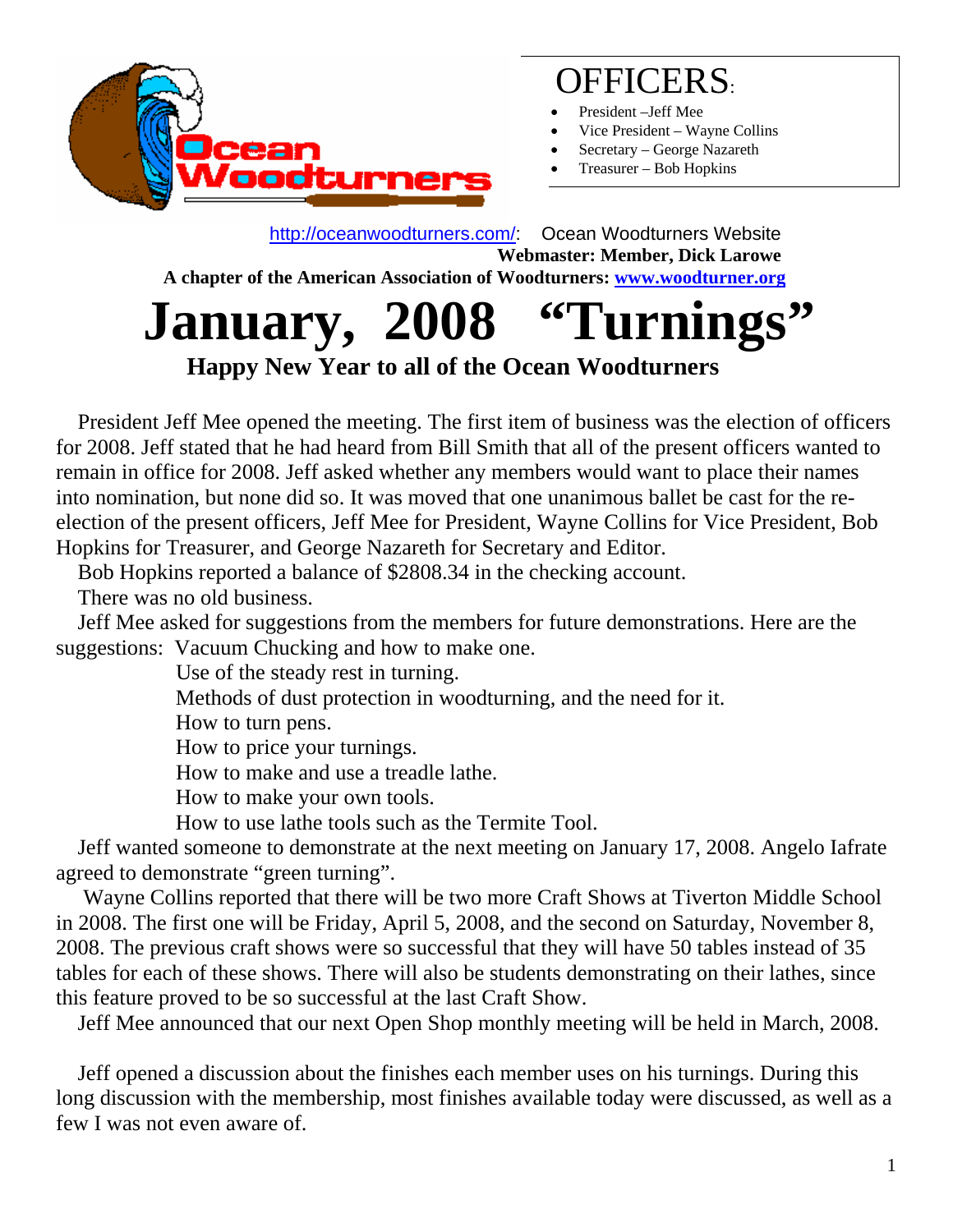# **Show and Tell**



From left to right Jeff Perry: 2 Ornaments George Nazareth: 1 "subdued" Segmented Vase. Bill DiMarco: 1 laminated Cheese Platter, 1 small Bird House, 1 Cheese Knife, 1 bottle Stopper, and 1 Sea Urchin Christmas Ornament (over on the right side). Ray Alexandre: 1 Laminated Pepper Mill. Jim McGrath: 1 Apple Bowl, 1 large Spalted Maple Dish (in center), and 1 large Birch Bowl. Greg Marshall: 3 nested natural edged Black Ash Bowls (hidden behind Jim's large bowl) Ed Dowd: Bottle Stoppers and a Screw Driver. Kevin Kempf: 1 Kalidescope ( next to the sea urchin ornament). Richard Rinkaus: 1 very large Bird House of Juniper and Redwood (upper right).